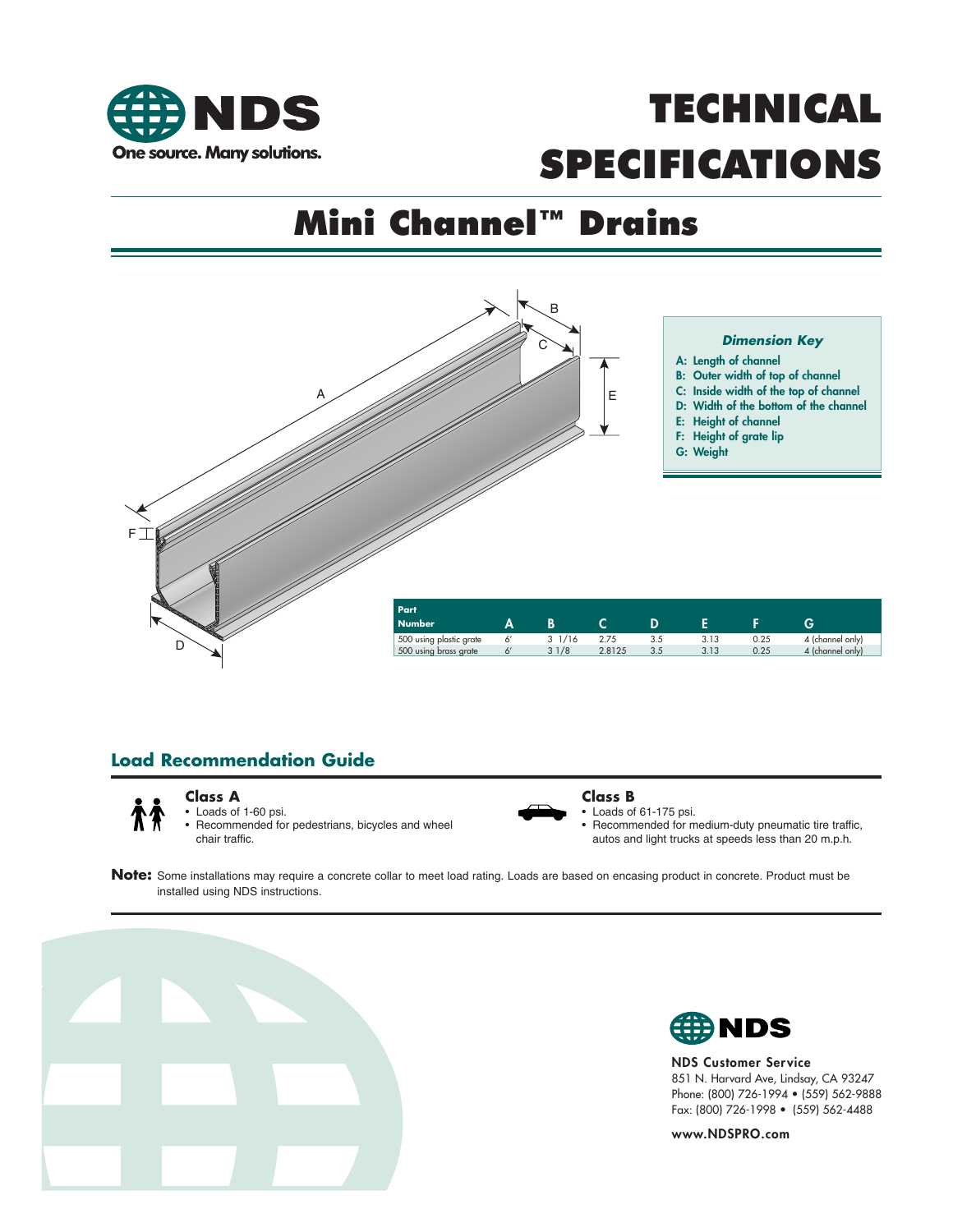

# Mini Channel™ Accessories **Fabricated 45° Elbow with Grate**



#### *Dimension Key*

A: Exterior length of channel before bend

B: Interior length of channel before bend

C: Weight

\*note: Please see catalog

| Part<br><b>Number</b> | A               | B    | C   |  |
|-----------------------|-----------------|------|-----|--|
|                       |                 |      |     |  |
| 5300                  | $3 \frac{5}{8}$ | 13/8 | 0.4 |  |
| 5301                  | 35/8            | 13/8 | 0.4 |  |
| 5302                  | 35/8            | 13/8 | 0.4 |  |
| 5303                  | 35/8            | 13/8 | 0.4 |  |
| 5304                  | 35/8            | 13/8 | 0.4 |  |
| 5305                  | 35/8            | 13/8 | 0.4 |  |

## **Load Recommendation Guide**



#### **Class A**

Loads of 1-60 psi. Recommended for pedestrians, bicycles and wheel chair traffic.



#### **Class B**

• Loads of 61-175 psi. • Recommended for medium-duty pneumatic tire traffic,

autos and light trucks at speeds less than 20 m.p.h.

**Note:** Some installations may require a concrete collar to meet load rating. Loads are based on encasing product in concrete. Product must be installed using NDS instructions.





NDS Customer Service 851 N. Harvard Ave, Lindsay, CA 93247 Phone: (800) 726-1994 • (559) 562-9888 Fax: (800) 726-1998 • (559) 562-4488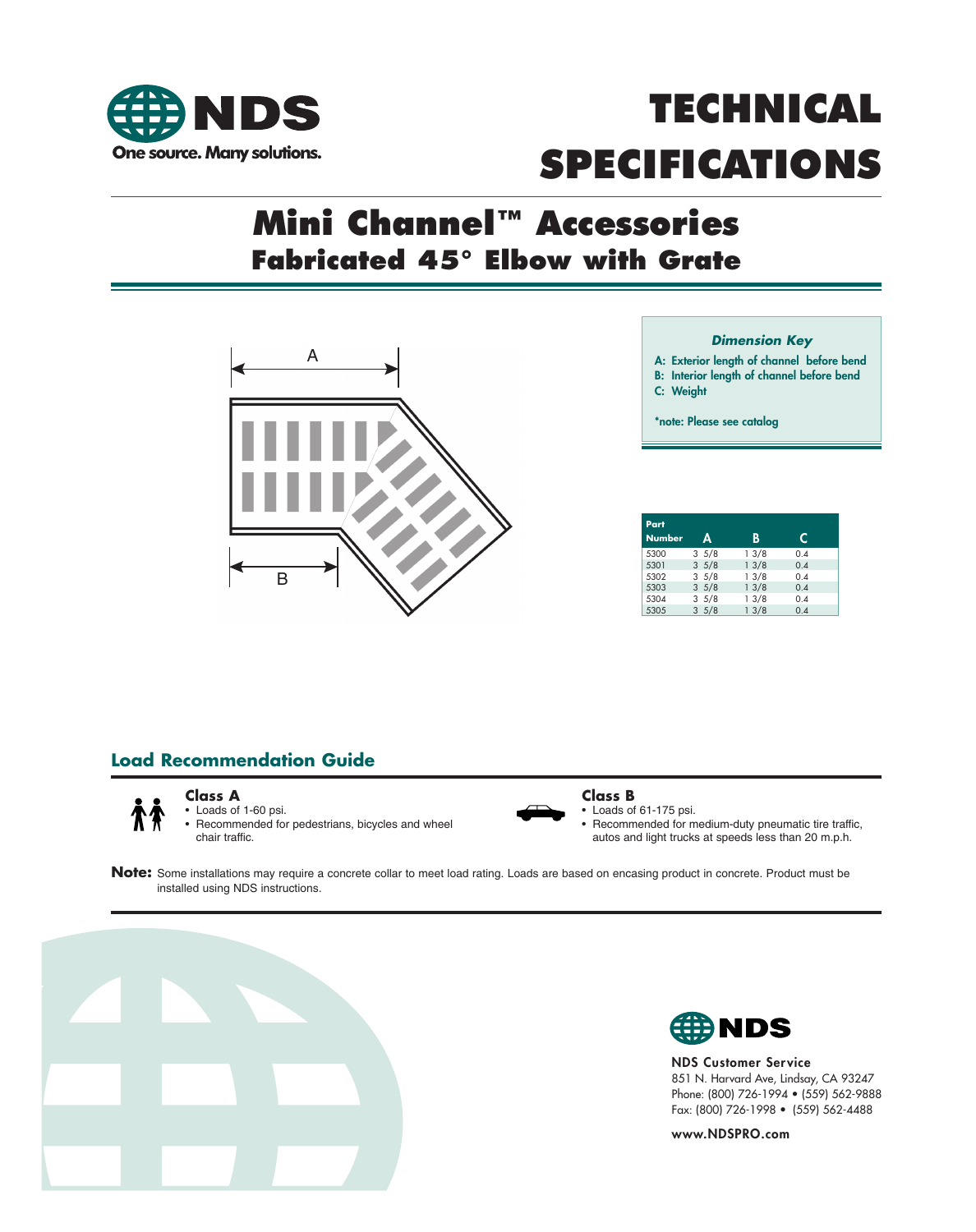

# Mini Channel™ Accessories **Fabricated 90° Elbow with Grate**



- *Dimension Key*
- A: Width
- B: Height
- C: Height of Branch
- D: Weight

\*note: Please see catalog

| Part<br><b>Number</b> | A    | B    | C   | D  |
|-----------------------|------|------|-----|----|
| 5380                  | 41/2 | 41/4 | 1.5 | .4 |
| 5381                  | 41/2 | 41/4 | 1.5 | .4 |
| 5382                  | 41/2 | 41/4 | 1.5 | .4 |
| 5383                  | 41/2 | 41/4 | 1.5 | .4 |
| 5384                  | 41/2 | 41/4 | 1.5 | .4 |
| 5385                  | 41/2 | 41/4 | 1.5 | .4 |

## **Load Recommendation Guide**



#### **Class A** • Loads of 1-60 psi.

• Recommended for pedestrians, bicycles and wheel chair traffic.



#### **Class B**

• Loads of 61-175 psi. • Recommended for medium-duty pneumatic tire traffic, autos and light trucks at speeds less than 20 m.p.h.

**Note:** Some installations may require a concrete collar to meet load rating. Loads are based on encasing product in concrete. Product must be installed using NDS instructions.





NDS Customer Service 851 N. Harvard Ave, Lindsay, CA 93247 Phone: (800) 726-1994 • (559) 562-9888 Fax: (800) 726-1998 • (559) 562-4488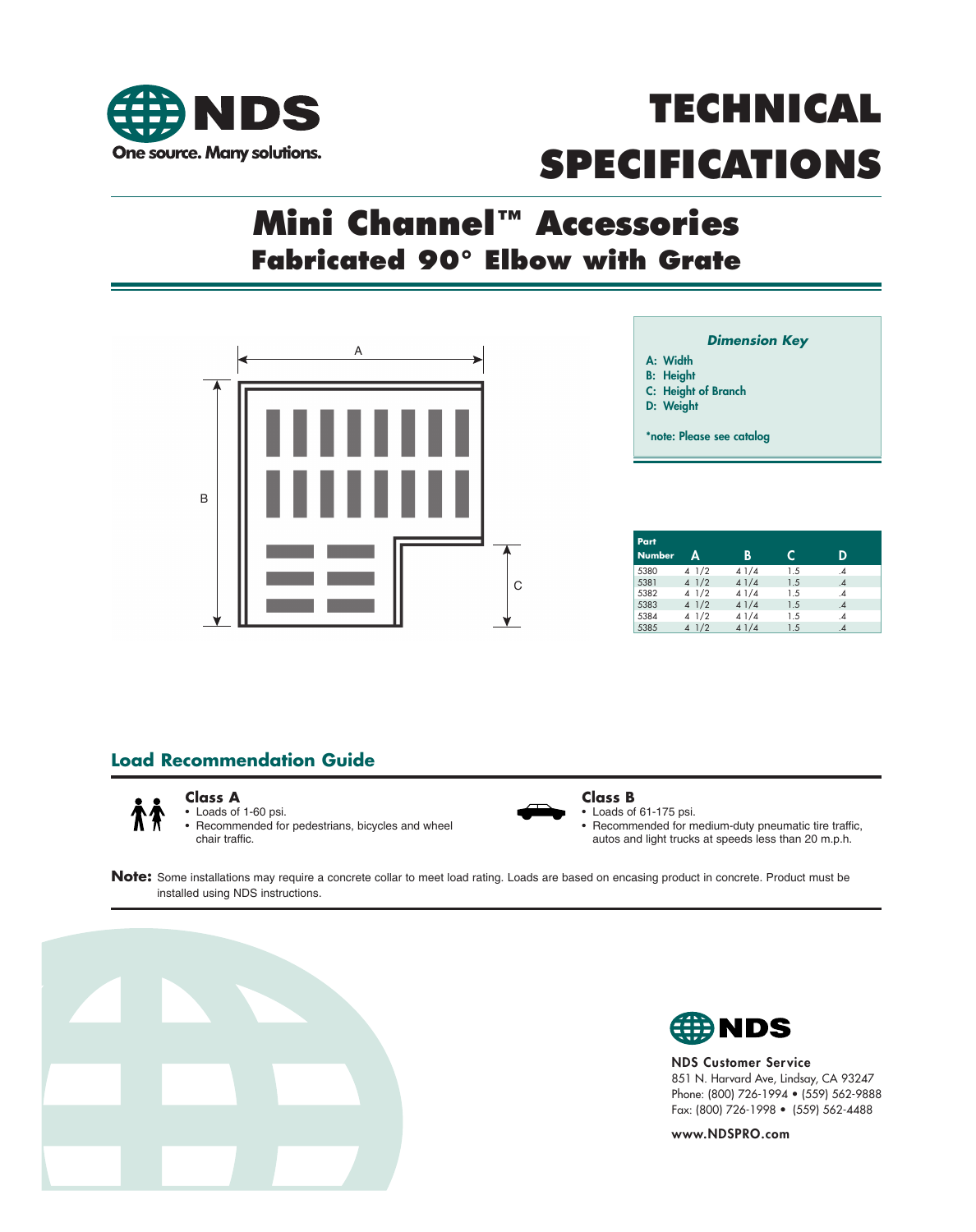



# Mini Channel™ Accessories **Fabricated Tee with Grate**



#### *Dimension Key*

- A: Width of top of T
- B: Height of branch
- C: Height from top of T to bottom of branch
- D: Weight

\*note: Please see catalog

| Part<br><b>Number</b> | Δ              | B    | C   | D  |
|-----------------------|----------------|------|-----|----|
| 5370                  | 61/8           | 11/2 | 4.5 | .5 |
| 5371                  | 61/8           | 11/2 | 4.5 | .5 |
| 5372                  | 61/8           | 11/2 | 4.5 | .5 |
| 5373                  | 61/8           | 11/2 | 4.5 | .5 |
| 5374                  | 61/8           | 11/2 | 4.5 | .5 |
| 5375                  | $6\frac{1}{8}$ | 11/2 | 4.5 | .5 |

### **Load Recommendation Guide**



## **Class A**

• Loads of 1-60 psi. • Recommended for pedestrians, bicycles and wheel chair traffic.



#### **Class B**

• Loads of 61-175 psi. • Recommended for medium-duty pneumatic tire traffic, autos and light trucks at speeds less than 20 m.p.h.

**Note:** Some installations may require a concrete collar to meet load rating. Loads are based on encasing product in concrete. Product must be installed using NDS instructions.





NDS Customer Service 851 N. Harvard Ave, Lindsay, CA 93247 Phone: (800) 726-1994 • (559) 562-9888 Fax: (800) 726-1998 • (559) 562-4488